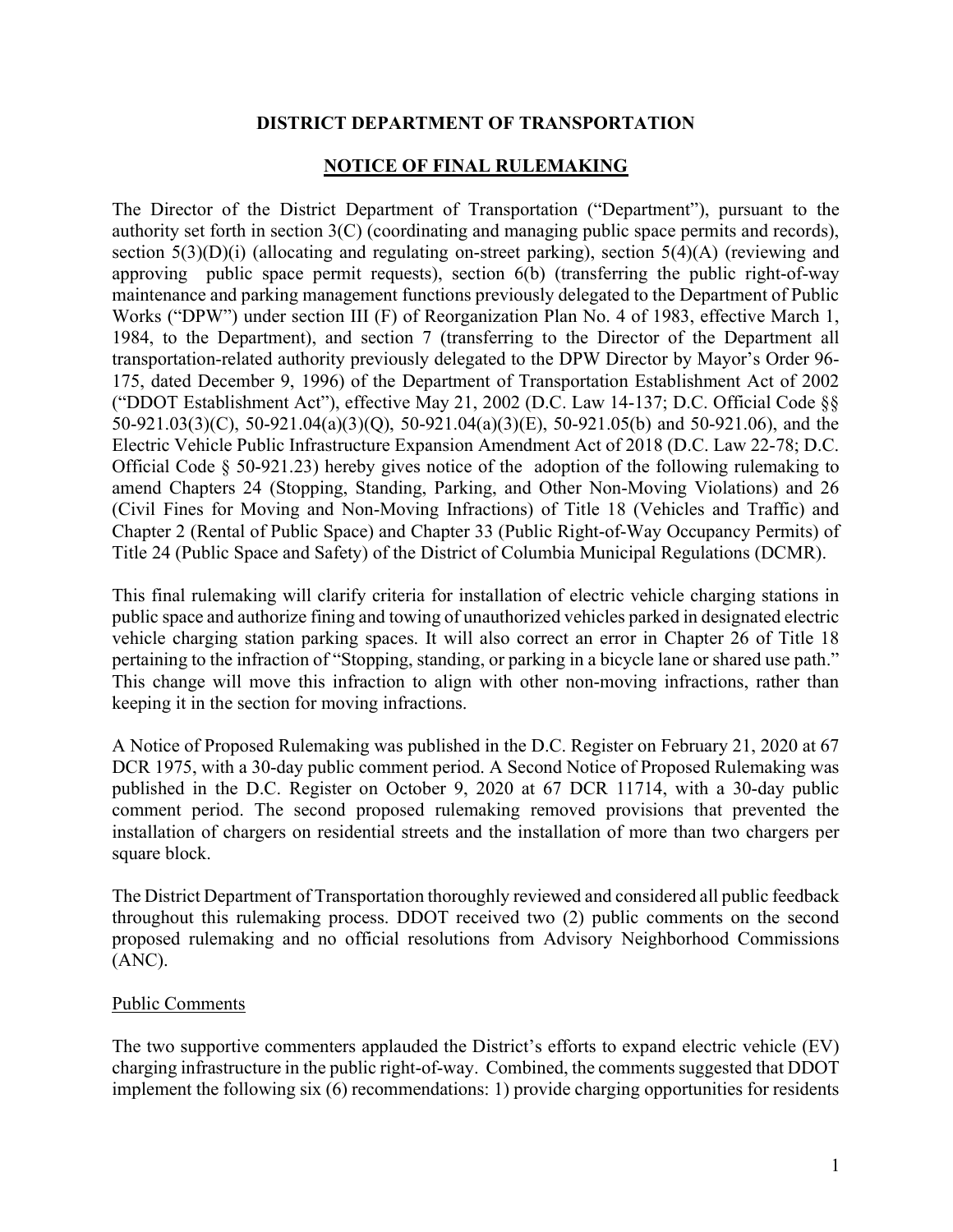who lack off-street parking, and make such opportunities available near their homes, 2) require quarterly reporting on the charging stations' operations, 3) eliminate the meter fee of \$1 per hour and provide a grace period before the non-charging fee is assessed, 4) eliminate the fine for EVs that are not "plugged-in," 5) eliminate the \$2,400 annual permit fee, and 6) explore making EV charging available from streetlight infrastructure.

#### 1. Provide Access to Chargers for Residents Without Off-Street Parking

DDOT's second proposed rulemaking removed a provision in the first notice of proposed rulemaking that would have prohibited the installation of EV chargers on residential streets with Residential Permit Parking (RPP) restrictions. The change in the second notice is intended to permit the installation of chargers closer to where current and future EV owners live.

#### 2. Quarterly Report

In order to maintain a valid public space permit, DDOT will require that permit holders report information quarterly to the District in compliance with the Electric Vehicle Public Infrastructure Expansion Act of 2018 (D.C. Act 22-249). This report shall include data on energy usage, charging sessions, and customer payment methods.

#### 3. Meter Fees

DDOT did not eliminate the \$1 per-hour parking meter fee because this is the existing cost to park at the current curbside electric vehicle charging stations. It also represents a \$1.30 discount from the hourly rate to park at a conventional parking meter.

DDOT will incorporate a twenty (20) minute grace period, before which the non-charging meter rate applies, into the terms and conditions of the public space permit. The purpose of the non-charging meter rate is to maximize the efficiency of a charging station by discouraging vehicles—no longer actively charging—from continuing to occupy the space. DDOT does not intend to unexpectedly and unfairly subject customers to the non-charging meter rate. Therefore, permit terms and conditions will require that the permit holder incorporate a twenty (20) minute grace period before this rate is assessed and communicate the battery power of the customer's vehicle in real-time via an application. This real-time communication provides customers with at least three benefits: they can charge their vehicle in a way that optimizes battery health, they can end the charging session before the non-charging meter rate applies, and they would know if the charging session were unexpectedly ended. This transparency and grace period should mitigate the concern that customers would be unexpectedly and unfairly charged a high cost while not charging.

#### 4. Eliminate the Fine for EVs Not Plugged-in

DDOT did not remove this violation because this reflects the current policy at existing public charging stations and the transparency required of the charging station vendor should help address instances of charging vehicles being maliciously unplugged by a passerby

. The current policy at curbside chargers is "no parking except for electric vehicles while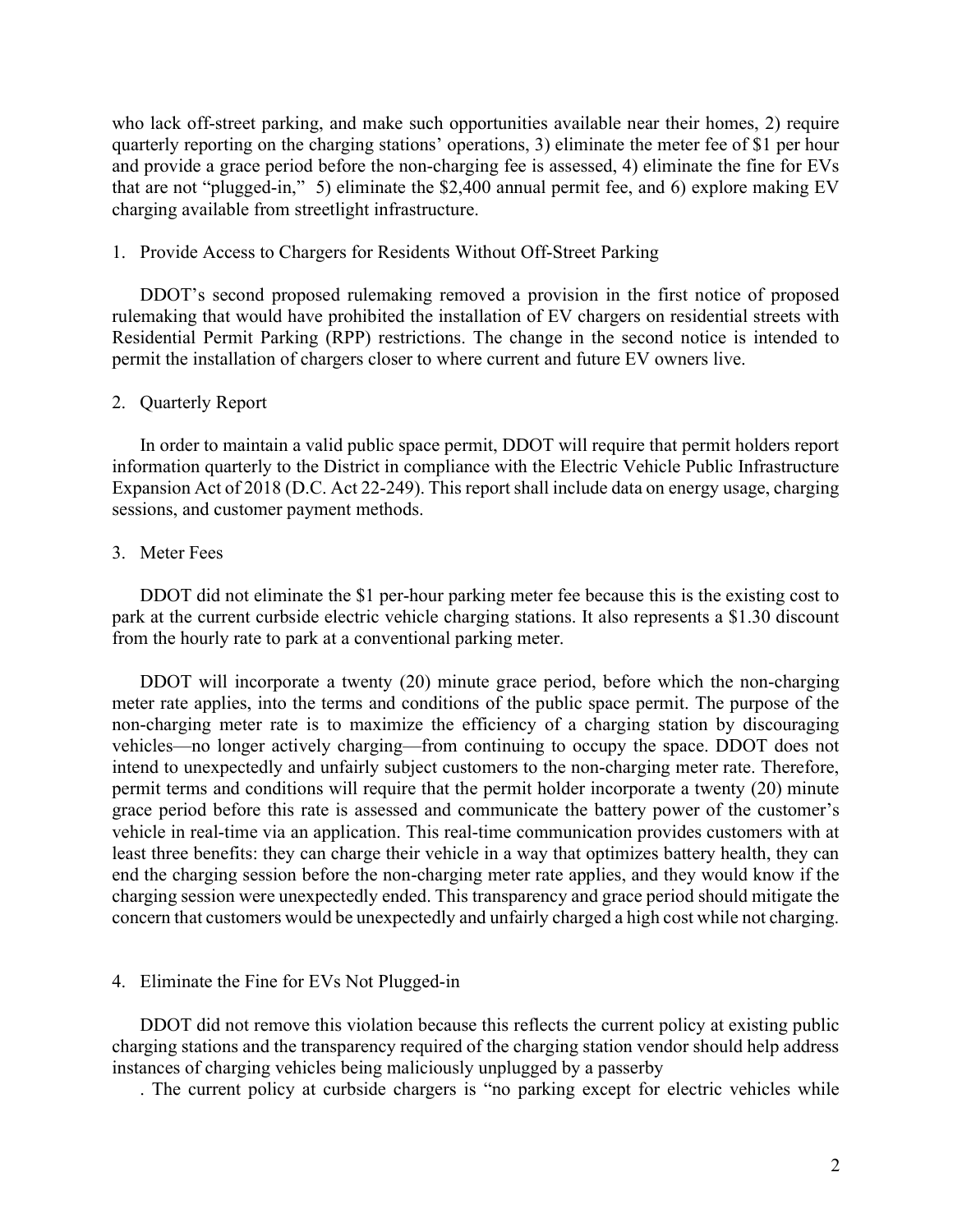charging." This rulemaking amends the policy to read "while plugged-in" to give enforcement officers a visual indicator of a vehicle's charging status and to prevent a vehicle being subject to a fine immediately

upon reaching a full charge.

The purpose of the violation and fine associated with parking a vehicle at a charging station while not actively charging is to maximize the use of the station. Data from existing stations show that approximately thirty percent (30%) of the time a vehicle is parked at a charger, it is not charging. The intent of this policy is to support active use of the station and enable officers to enforce the violation.

## 5. Eliminate Annual Permit Fee

DDOT did not eliminate the annual permit fee as it represents a 50% discount from the average meter revenue per space. DDOT calculates the cost of exclusive use of curbside spaces based on average meter revenue. In the District, average meter revenue per space is \$2,400. This permit provides access to two spaces for the cost of one.

## 6. Streetlight Charging

DDOT addressed streetlight charging in the second rulemaking. DDOT had explored in the past the possibility retrofitting streetlights to support EV charging and determined that such a retrofit is not feasible. Streetlights do not have a voltage high enough to support Level 2 charging and upgrading the infrastructure to do so would be cost prohibitive. In addition, retrofitting streetlights would not meet the requirements of the legislation that stations provide Level 2 charging, be capable of charging more than one vehicle simultaneously, and collect the required data to be included in the annual report.

No changes were made in response to comments. However, DDOT, on its own initiative made technical amendments to correct citation errors in Section 2601, PARKING AND OTHER NON-MOVING INFRACTIONS, of Title 18, VEHICLES AND TRAFFIC. Specifically, the DCMR citations for the infractions "no parking except for an electric vehicle while plugged in" and "plugged in electric vehicles remaining for more than four (4) hours" were updated to reflect the changes made in this rulemaking.

Pursuant to D.C. Official Code  $\S$  50-2301.05(a)(1)(2014 Repl.), the Mayor transmitted the proposed final rules to the Council, for the Council's review of the proposed changes to the schedule of fines prescribed in Chapter 26, CIVIL FINES FOR MOVING AND NON-MOVING INFRACTIONS, of Title 18, VEHICLES AND TRAFFIC of the DCMR. These rules [were approved by the Council pursuant to Res.  $\qquad$  / deemed approved by the Council after the Council having taken no action within the 45-day review period].

The Director adopted the rules as final on [date to be inserted]. The rules will take effect upon publication of this notice in the D.C. Register

# Title 18, VEHICLES AND TRAFFIC, is amended as follows: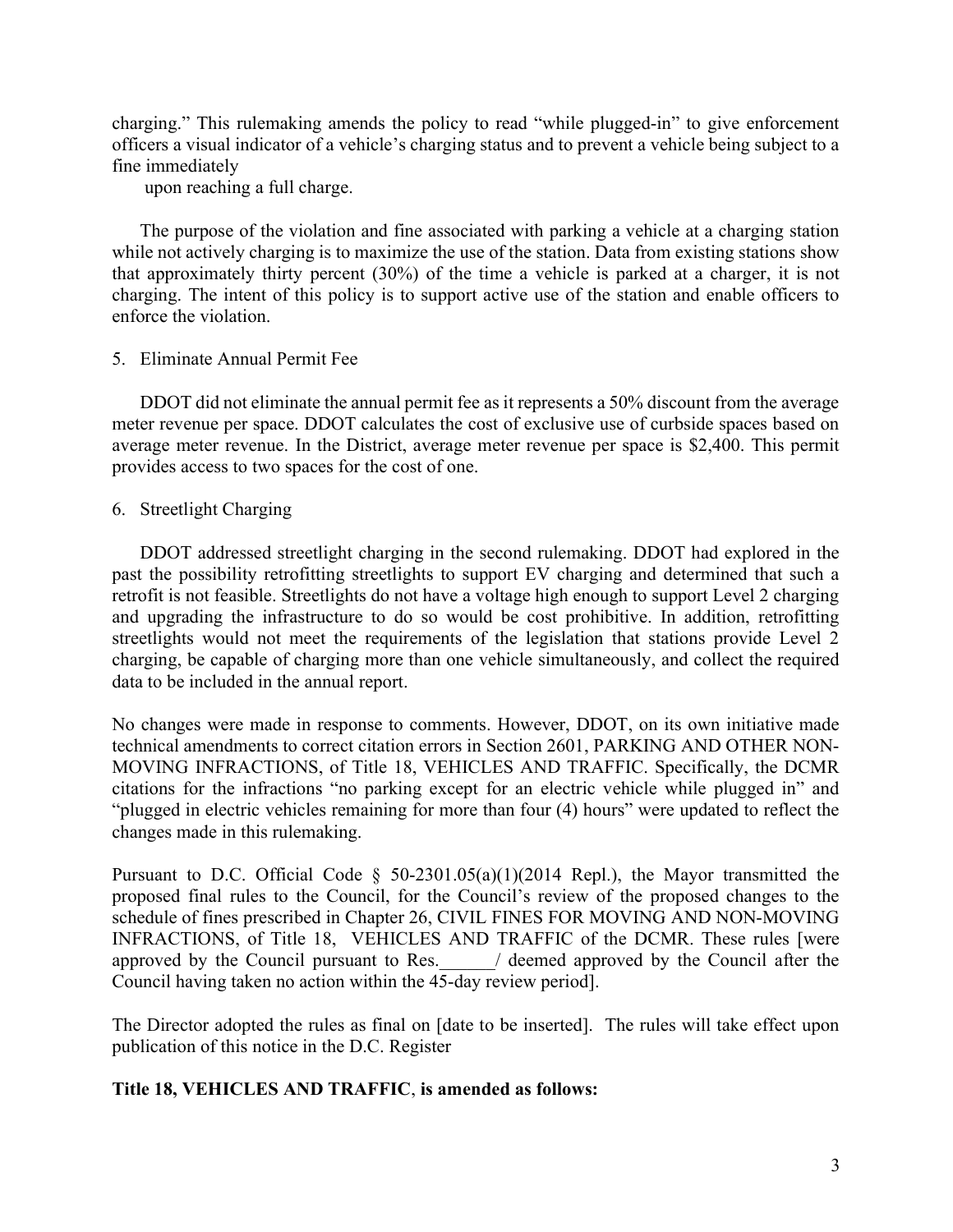# Chapter 24, STOPPING, STANDING, PARKING, AND OTHER NON-MOVING VIOLATIONS, of

## Section 2406, PARKING PROHIBITED BY POSTED SIGN, is amended as follows:

### Subsections 2406.14 through 2406.17 are repealed.

### Subsections 2406.21 through 2406.29 are added to read as follows:

- 2406.21 The Director is authorized to establish reserved on-street parking spaces for the exclusive use of charging electric vehicles ("electric vehicle charging spaces") and to reserve space on the sidewalk and street for electric vehicle charging stations and associated equipment, through the issuance in accordance with 24 DCMR 226 of a Public Space Occupancy Permit to a charging station vendor.
- 2406.22 An electric vehicle charging space established pursuant to  $\S 2406.21$  shall not:
	- (a) Extend more than twenty feet (20ʹ) in length;
	- (b) Be located where parking is currently prohibited including blocks with rush hour and snow emergency restrictions; or
	- (c) Be located at a metered space reserved for individuals with disabilities, unless the metered space is relocated at the cost of the applicant and approved by DDOT.
- 2406.23 For every two (2) charging stations installed in the Central Business District by a charging station vendor, seven (7) charging stations, each serving at least two (2) spaces, must be installed outside the Central Business District by the charging station vendor until the charging station vendor has installed one (1) electric vehicle charging station, serving at least two (2) spaces, in each ward.
- 2406.24 A vendor's permit application for its fifteenth  $(15<sup>th</sup>)$  or later charging station shall not be approved unless the vendor has installed and maintains one (1) electric vehicle charging station, serving at least two (2) spaces, in each ward.
- 2406.25 An electric vehicle charging station shall:
	- (a) Be located outside of a tree box;
	- (b) Be located ten feet (10ʹ) or more from a fire hydrant;
	- (c) Be located twenty-five feet (25ʹ) or more from a marked or unmarked intersection;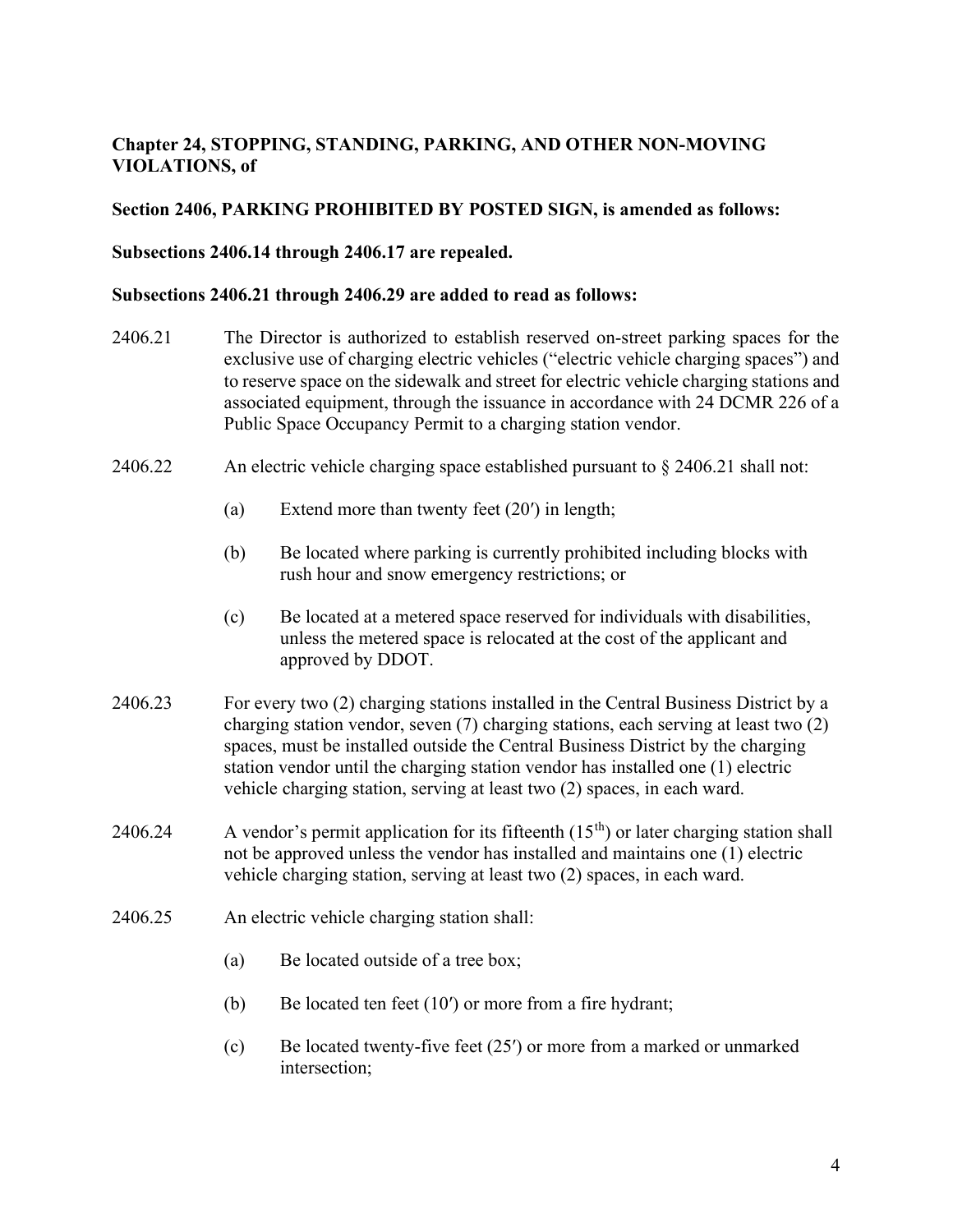- (d) Be located so that it does not protrude into a roadway or a bike lane;
- (e) Be so located as to ensure compliance with the minimum pedestrian clearance widths as set forth in the District Department of Transportation Design and Engineering Manual; and
- (f) Display the contact information of the vendor to report any issues.
- 2406.26 Electric vehicle supply equipment placed on a sidewalk that supplies an on-street electric vehicle charging station shall not interfere with the minimum pedestrian clearance widths as set forth in the District Department of Transportation Design and Engineering Manual;
- 2406.27 Cords, cables, and connector equipment of a charging station shall not be placed in such a manner as to extend across the path of travel within the sidewalk or walkway whether or not in use by an electric vehicle.
- 2406.28 The following rules shall apply to the use by the public of electric vehicle parking spaces and charging stations and violation of this subsection shall be subject to the fines set forth in 18 DCMR §2601:
	- (a) Parking in electric vehicle charging spaces is permitted only for electric vehicles and plug-in hybrids and only in accordance with the guidelines provided on the charging station.
	- (b) An electric vehicle may park in an electric vehicle charging space only while the vehicle is plugged in to the charging station.
	- (c) An electric vehicle may park in an electric vehicle charging space for no more than a total of four (4) hours between 9:00 a.m. and 8:00 p.m. on any calendar day.
	- (d) A vehicle occupying an electric vehicle charging space shall pay any applicable charging fee required by the charging station vendor.
	- (e) In addition to all other applicable fees, a person parking a vehicle an electric vehicle charging space shall be assessed a one dollar (\$1.00) per hour fee for the use of public space while charging the vehicle and ten dollars (\$10.00) per hour while not charging between 9:00 a.m. and 8:00 p.m. on any calendar day.

### Title 18 of the DCMR, VEHICLES AND TRAFFIC, is amended as follows:

# Chapter 26, CIVIL FINES FOR MOVING AND NON-MOVING INFRACTIONS, is amended as follows: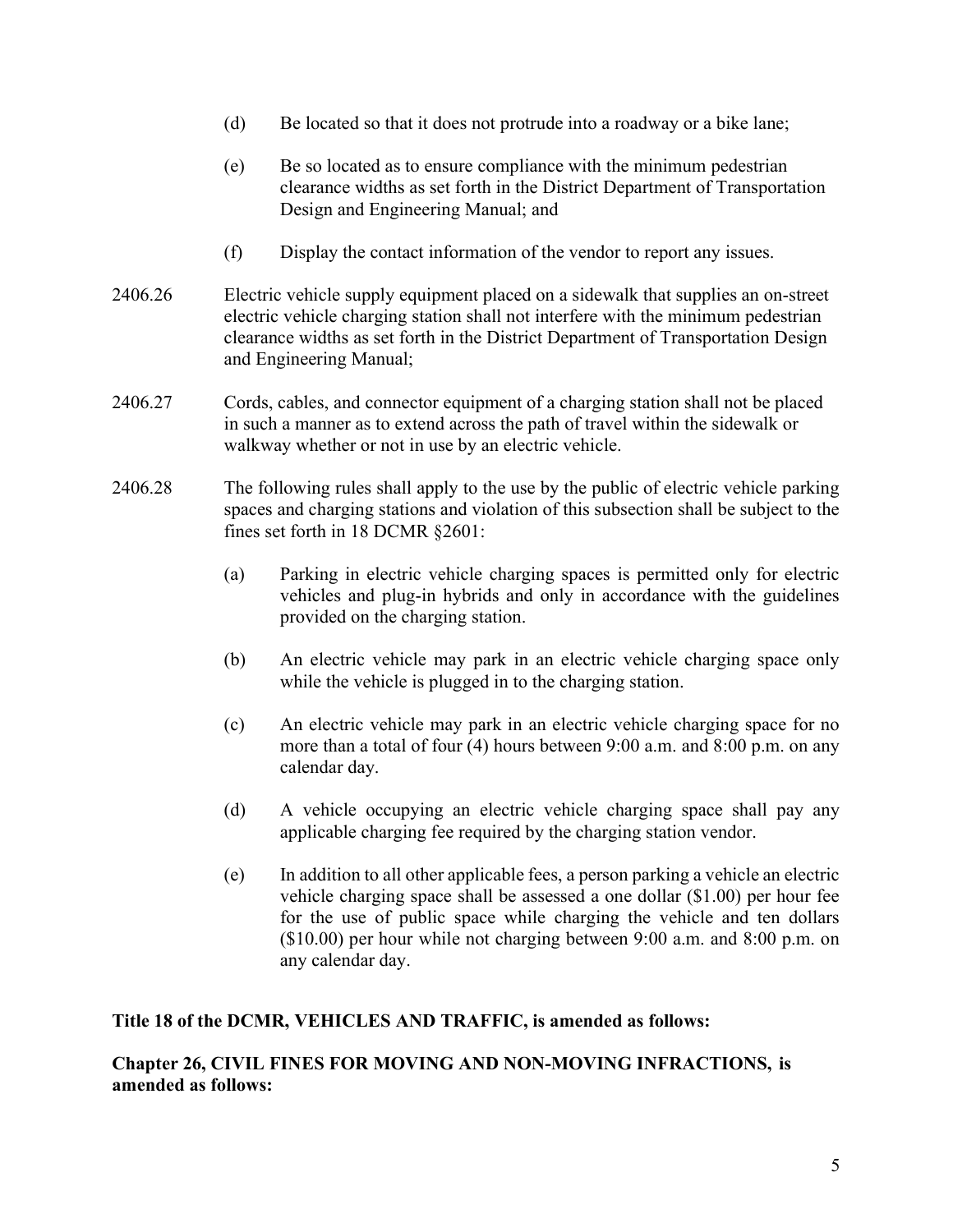# Section 2600, CIVIL FINES FOR MOTOR VEHICLE MOVING INFRACTIONS, is amended as follows:

## Subsection 2600.1 is amended as follows:

The following infraction under the category of "Right-of-way," is repealed:

Stopping, standing, or parking a vehicle in a bicycle lane or shared use path [§ 2405.1] \$150.00

# Section 2601, PARKING AND OTHER NON-MOVING INFRACTIONS, is amended as follows:

The chart set forth in subsection 2601.1 is amended as follows:

## The section labeled "INFRACTION (Regulatory/Statutory Citation)" is amended as follows:

The following row is inserted after the row labeled "Barricade, in front of  $\lceil \frac{8}{9} \cdot 2405.2(h) \rceil$ ":

| Bicycle lane or shared use path, stopping, standing, or parking $\vert$ \$150.00 |  |
|----------------------------------------------------------------------------------|--|
| a vehicle in $\lceil \S$ 2405.1]                                                 |  |

The infraction "No parking except for an electric vehicle while being charged [§ 2406.14]" is amended to read as follows:

| No parking except for an electric vehicle while plugged in $\lceil \S \S \rceil$ \$100.00 |  |
|-------------------------------------------------------------------------------------------|--|
| 2406.28 (a), 2406.28 (b),                                                                 |  |

The following row is inserted after the row labeled "Parallel, fail to park (except where permitted) [§ 2400.1]":

| Plugged in electric vehicle remaining for more than four (4)   | \$30.00 |
|----------------------------------------------------------------|---------|
| hours between 9:00 a.m. and 8:00 p.m. Monday through           |         |
| Sunday at an on-street parking space reserved for charging     |         |
| vehicles $\lceil \frac{6}{5} \cdot 2406.28 \text{ (c)} \rceil$ |         |

The following row is repealed:

| Vehicle remaining for more than four (4) hours between $6:00 \mid $100.00$             |  |
|----------------------------------------------------------------------------------------|--|
| a.m. and 10:00 p.m. Monday through Saturday at an on-street                            |  |
| parking space reserved for charging vehicles $\lceil \frac{6}{9} \cdot 2406.16 \rceil$ |  |

# Title 24 of the DCMR, PUBLIC SPACE AND SAFETY, is amended as follows: